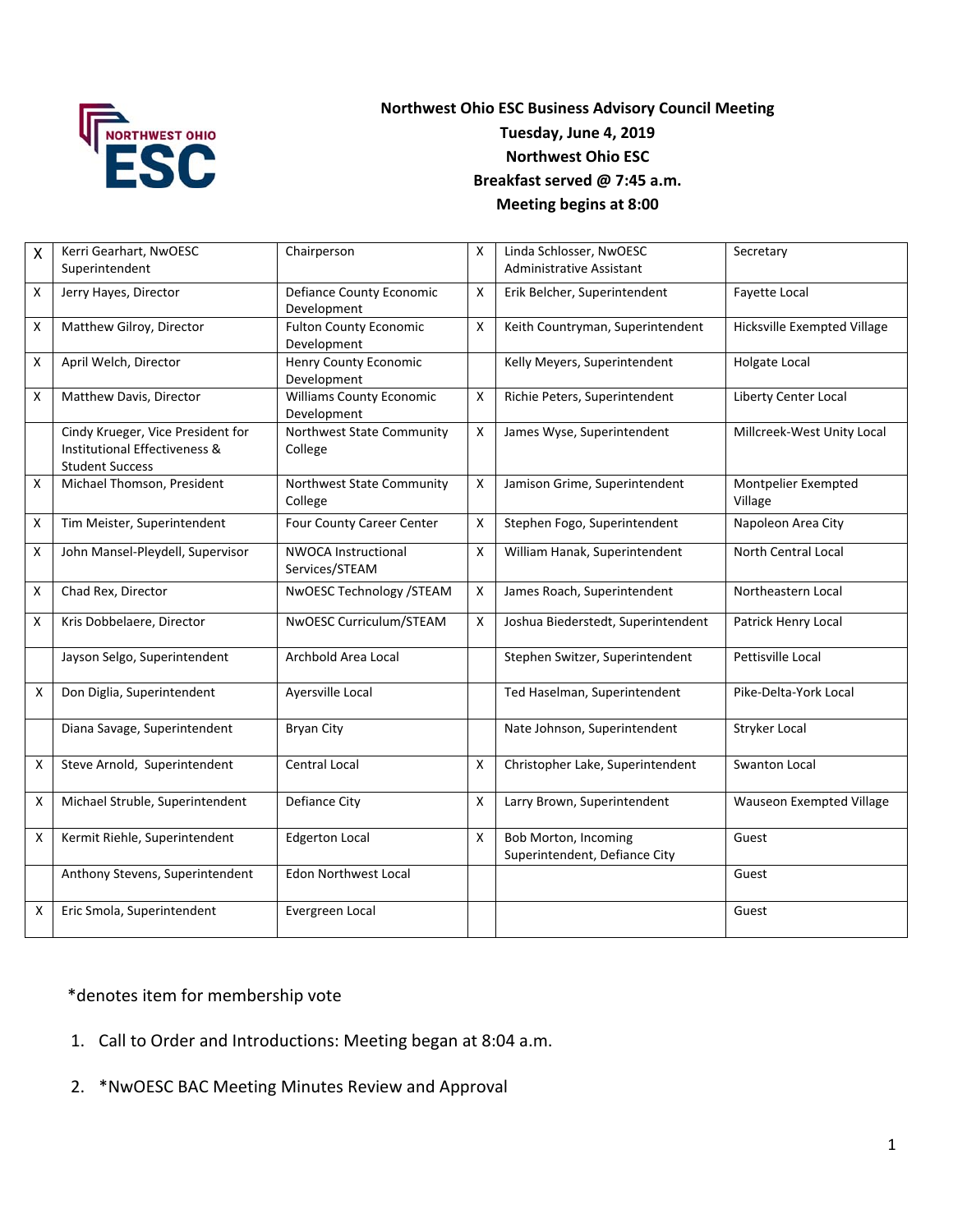- a. A motion to approve the minutes of the NwOESC Business Advisory Council meeting held on March 5, 2019 was made by Tim Meister and second by Jim Wyse.
- 3. Business/Education Spotlight:
	- a. April Welch, new Henry County Economic Development Director, was introduced and shared about her background. April was recently hired by the CIC of Henry County to replace Denise Dahl. April most recently served as the economic development director in Blissfield MI, and has over 6 years' experience in economic development.
- 4. New Business:
	- a. Sharing of Talking Points for Ohio Graduation Requirements *(handout) ‐Graduation requirements in Ohio continue to be a topic and two proposals are being considered, with a major debate currently in the Senate. The ODE Proposal was in development for over a year, in consultation with practitioners in the field. There are multiple ways for students to demonstrate competency, and provides for flexibility through the culminating student experience. The ODE proposal allows businesses to work with schools to create learning experiences for students and supports workforce development. The Ohio Excels Proposal was recently introduced and is still in development. It is endorsed by the Ohio Business Round Table, but not vetted by*  educators. Competency is demonstrated largely through standardized tests.
	- *b. Meeting Schedule for 2019‐20 (September 10, December 10, March 10, and June 2 at 8:00 am at NwOESC*
	- c. Volunteer needed to arrange/provide Spotlight on Business/Education for Tuesday, September 10, 2019 meeting *‐April Welch will work to arrange for Kim Schumm, HR at North American Stamping Group (Alex Products) to present*
- 5. Council Discussions/Recommendations:
	- a. Needed employment skills and curriculum development:
		- i. Framework for Attributes of a High School Graduate (ODE Strategic Plan) *‐Consider what we can do in our roles to contribute to building these attributes in our students PS ‐ 12*
		- ii. Soft Skills Curriculum project items of discussion for ESC networking groups in 2019‐20 (administrators, guidance counselors, teacher leaders)
		- iii. YouScience/EVERFI resources that are free/low cost to supplement curriculum our teachers utilize. See Kris Dobbelaere for more information.
		- b. Your perspective on economic and job market changes and the types of employment in which future jobs are most likely to be available in our region:
			- i. Talent Summit held 5/4/19 in Maumee overview of talent supply and demand analysis for the greater Toledo area (Lucas, Wood, Fulton, and Ottawa Counties); reports available at www.ToledoRegionTalent.com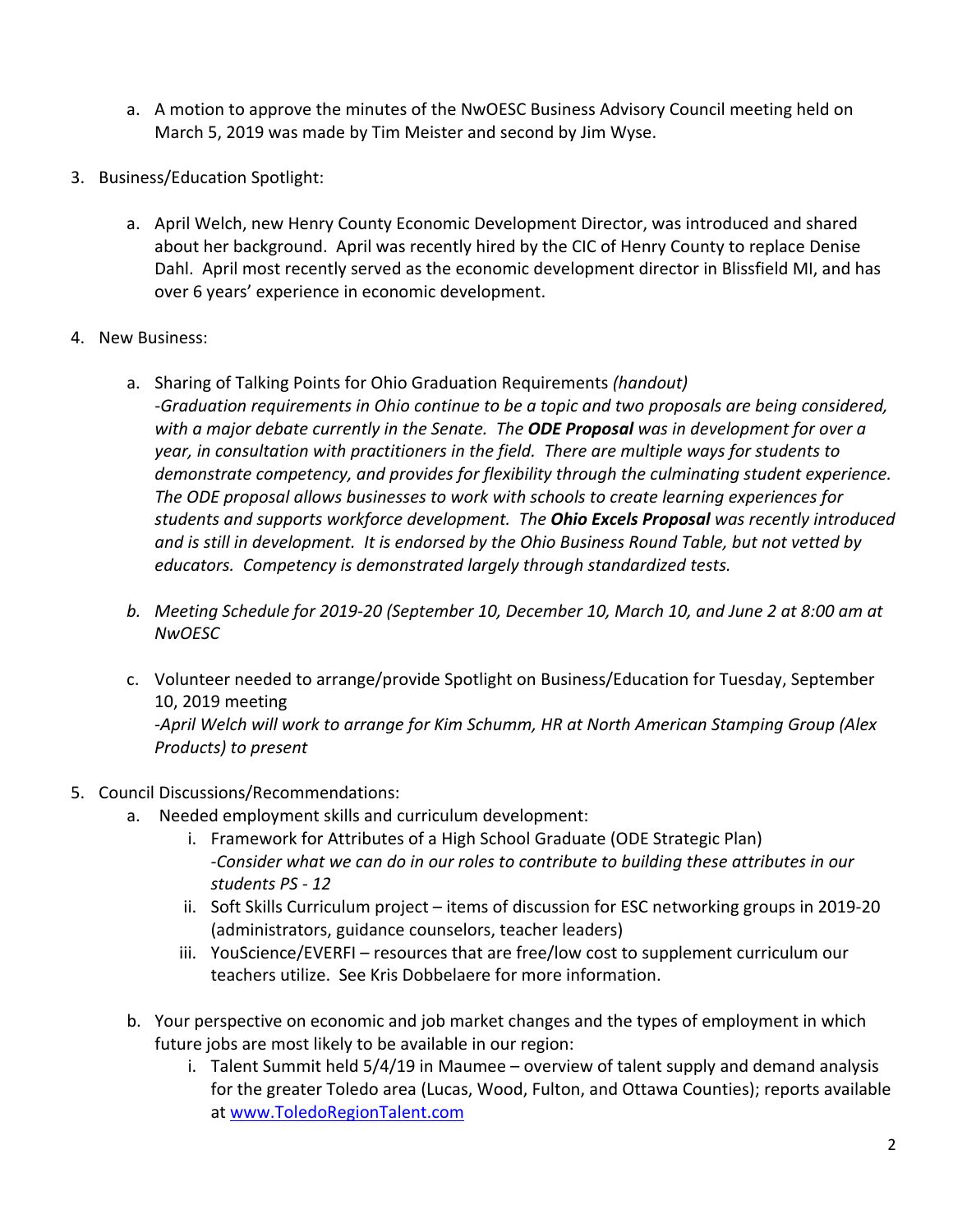*‐Penta sponsored several people from our area to attend ‐the study and analysis was done over an eight‐month period by Toledo Region Chamber of Commerce ‐goals include:* 

- **•** Aligned efforts support increased talent availability (highlight diversity, regional *messaging, strengthen professional networks and increase leadership development)*
- *Career Awareness and pathways are well known and accessible (expand pathways for existing workers, employer led‐messaging, increase accessibility of wrap around services)*
- *Education and Training is connected to regional job market (credential attainment, expand non‐traditional and flexible education, increase employer connection to the general population)*
- *Partnerships are established, strengthened and sustained (connect regional initiatives, expand regional sector partnerships, create educational leadership council, conduct annual state of the region talent forum)*

*‐the next phase will include strategies to address regional needs* 

- c. Strategies for developing/strengthening working relationships among businesses, labor organizations and educational personnel:
	- *i.* Consider feasibility of bringing keynote speaker from Talent Summit, Mark C. Perna, to the area for collaborative event: *Answering Why: Unleashing Passion, Purpose, and Performance in Younger Generations*
	- ii. NOMA Handout summary of regional manufacturing
- 6. Information Sharing related to Education and Business Collaboration Efforts:
	- a. Defiance County Economic Development Director *‐2nd annual Summer Camp being planned ‐collaborating with schools and employers ‐a key problem is the labor pool; retirements are outpacing the birth rate Credit Adjustments breaking ground for new Defiance facility; anticipate 400 positions*
	- b. Fulton County Economic Development Director *‐unemployment at 3.2% in Fulton County ‐The labor market is very tight;‐fear that new employees will change jobs frequently; interview skills will suffer due to online applications/interviews ‐partnering with STEAM for camps ‐Swanton Shake was a success. The district did a great job, students were very well prepared. ‐NORED in Paulding for Windmill Farm*
	- c. Henry County Economic Development Director
	- d. Williams County Economic Development Director